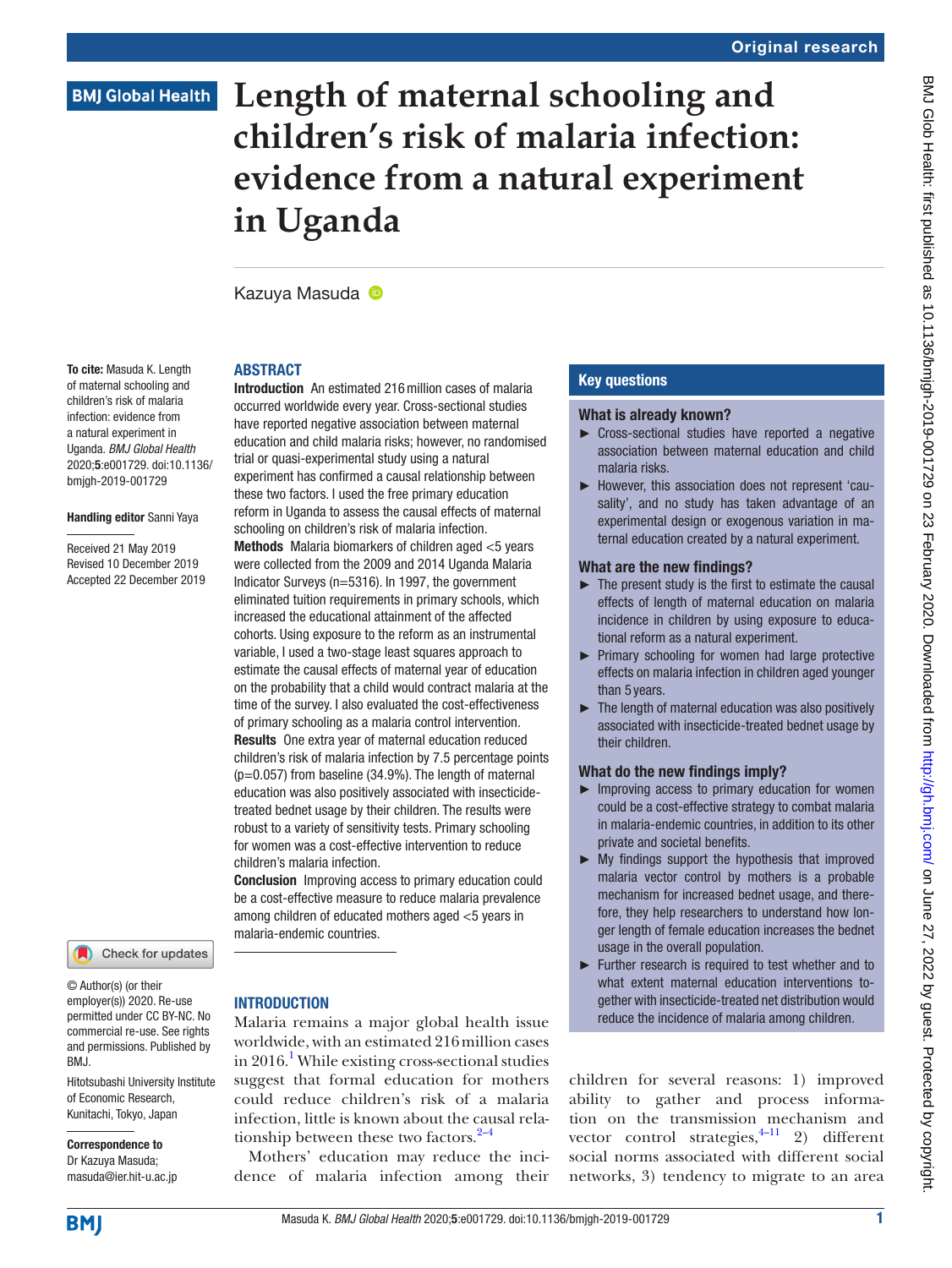with less malaria infection risks, 4) access to more financial resources through one's own labour force participation, $910$  5) having a partner with a high socioeconomic status $910$  and 6) having more decision-making power within one's marriage and household.<sup>9 10</sup> These changes may result in better use of vector control strategies, including insecticide-treated bednets  $(ITNs)$ ,  $61213$  indoor residual spraying (IRS) and antimalaria drug treatments. $46714$  In addition to the implications concerning controlling childhood malaria, this study contributes to the debate on the causal effects of maternal education on the health of children in general.<sup>15-17</sup>

Identifying the causal effects of maternal education on malaria incidence among their children is empirically not straightforward because mothers' educational attainment is likely to be correlated with various confounding factors, (ie, household socioeconomic status, risk preference and innate ability), which can be difficult to control for in observational studies. For this reason, bivariate or multivariate regression analyses may produce a spurious association between maternal education and childhood malaria, and causal relationships cannot be inferred.<sup>2</sup> To my knowledge, no randomised trial or quasi-experimental study using a natural experiment has ever confirmed whether, or to what extent, length of maternal formal education reduces the incidence of malaria infection among their offspring.

To estimate the causal effects of maternal education on childhood malaria control, this study exploited acrosscohort variation in women's educational attainment generated by exposure to the 1997 free primary education reform in Uganda. In January 1997, the government abolished tuition and parent-teacher association fees in public primary schools. Consequently, the educational attainment of the affected cohort increased.<sup>18</sup> Specific cohorts, born in 1982 or later, have been disproportionately affected, and their children's risk of malaria infection has been affected only through the change in the length of maternal formal education. Thus, this reform as a natural experiment—provides an ideal setting to study the effects of maternal education on childhood malaria control. To uncover the potential channel through which maternal education affects children's risk of malaria infection, I estimated its effects on ownership and use of ITNs. I also evaluated the cost-effectiveness of primary schooling as a malaria control intervention.

Uganda's formal education consists of primary (7 years), lower secondary (4 years) and upper secondary education (2 years). The national law stipulates that children start 7years of primary education at age 6, but before the reform started in 1997, delayed school entry and grade repetition were not uncommon. The primary level gross enrolment rate was 70% in [19](#page-10-2)96.<sup>19</sup> Public primary schools previously relied financially on private resources. Parents contributed to the majority of school inputs such as tuition, parent-teacher association fees and uniform costs. These costs per child at public primary schools amounted to 62% of the average annual

BMJ Glob Health: first published as 10.1136/bmjgh-2019-001729 on 23 February 2020. Downloaded from http://gh.bmj.com/ on June 27, 2022 by guest. Protected by copyright BMJ Glob Health: first published as 10.1136/bmjgh-2019-001729 on 22. February 2020. Downloaded from <http://gh.bmj.com/> on June 27, 2022 by guest. Protected by copyright

household expenditure. This financial burden made it difficult for many, particularly poor, parents to afford school costs.<sup>[18](#page-10-1)</sup>

In January 1997, the tuition and parent-teacher asso-ciation fees in public primary schools were removed.<sup>[20 21](#page-10-3)</sup> This reform effectively increased the primary-level gross enrolment ratio, and this increase was particularly large among girls.<sup>10 18 22 23</sup> Primary attendance rates consistently rose from 59.7% in 1992 to 83.2% in 1999 for girls, and it also improved from 64.3% in 1992 to 84.0% in 1999 for boys. By dividing the sample by quintile of the per capita expenditure distribution, among the poor household (first quintile), it increased from 45.7% to 75.1%, whereas among the wealthy household (fifth quintile), it slightly increased from 81.7% to 89.0% during the same period[.18](#page-10-1)

# **METHODS**

## Study population and data source

Uganda is one of the most severe malaria-endemic countries: the malaria incidence rate was 272 per 1000 people in 2016.[24](#page-10-4) *Plasmodium falciparum* is the predominant *Plasmodium* species found in Uganda.<sup>25</sup><sup>26</sup>

The data used in this study came from the 2009 and 2014 Uganda Malaria Indicator Surveys (UMIS), which were nationally representative, repeated, cross-sectional, household surveys that included malaria biomarker collection for children younger than 5 years of age.<sup>[27 28](#page-10-6)</sup> In the 2009 and 2014 surveys, 4760 and 5802 households were interviewed, and the response rates were 96% and 97%, respectively. All girls/women aged 15–59 years were eligible for the individual interview. In addition, I obtained data from the UMIS concerning testing for malaria in children aged 0–59 months using blood obtained by finger-prick. Blood slides were read in the laboratory for the presence of *Plasmodium* parasites and to determine the parasite species. Verbal, informed consent for each test was granted from the children's parents. All children aged 0–59 months in the households selected for UMIS were eligible for biomarker collection, and 97% of eligible children were tested for malaria with micros-copy in both years.<sup>[25 26](#page-10-5)</sup> Key information on birth year, age and mothers' educational attainment were available for 99% of the respondents. Maternal age in the study population ranged from 18 to 41 years, with a mean of 28.1 (SD 5.0) in the full sample. Mean child age was 28.9 months. Mean length of maternal schooling was 4.8 years (SD 3.6) in the 2009 UMIS and 4.9 years (SD 4.1) in the 2014 UMIS. Before the exploratory analysis, I decided to excluded children of mothers born in 1973 or earlier and those born in 1992 or later because those born in 1992 or later were aged 17 years or younger in the 2009 UMIS, and with symmetric bandwidth, those women born in 1973 or earlier should be excluded and were likely to be exposed to other education reform.<sup>10</sup> Other predetermined exclusion criteria were as follows: 1) children of mothers who were aged <18 years were excluded because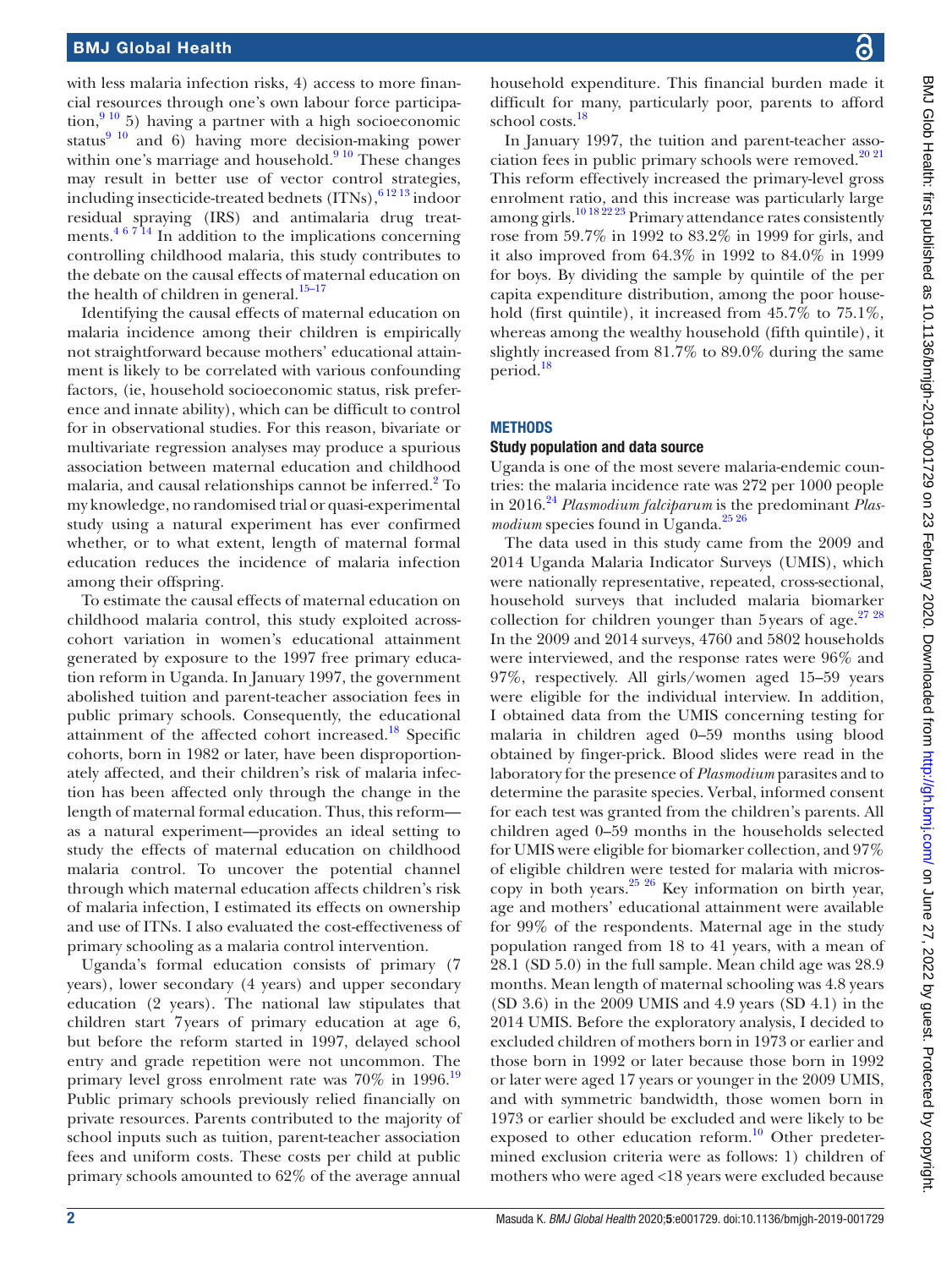they may still have been receiving formal education at the time of the survey; 2) I also excluded women with no children aged <5 years because my primary interests were the effects of maternal education on childhood malaria control.

#### Exposure and outcome variables

Primary exposure was defined as mothers' educational attainment (in years) at the time of the survey. Mothers' educational attainment was calculated based on the final grade completed. The primary outcome was their children's malaria status at the time of the survey. I defined malaria status based on the results of the microscopy testing to determine the presence of *Plasmodium* infection. I define binary variable which takes value of unity if the respondent woman born in a cohort exposed to 1997 reform, otherwise zero. Considering the share of individuals attending primary school in 1996 by age, those born in 1982 or later (ie, ≤14 years as of 1 January 1996) were defined as 'exposed'.[10](#page-9-5) In the analysis, I controlled for maternal year of birth, maternal ethnicity (dummy variable indicating the major ethnic group, which includes baganda, banyankore, iteso, basoga and is otherwise 0), children's age in months and year of the survey. Mothers' ethnicity and children's age in months were measured based on the mothers' self-reported information. Survey year was recorded by the field workers.

#### Statistical analyses

To study to what extent the estimated association is biassed if confounding factors are not controlled for, I first evaluated the association between maternal education and children's malaria status using a multivariate ordinary least squares (OLS) regression analysis; next, to reduce the omitted variable bias, I have presented results from the two-stage least squares (2SLS) instrumental variable  $(IV)$  models.<sup>27</sup> This study reports the analysis in three steps. First, I tested whether women from the exposed cohorts disproportionately attained more education compared with those who were not exposed (first stage). I estimated the effects of the reform on mothers' educational attainment using an OLS regression model (linear regression model). To provide an intuitive explanation of the identification strategy, I have also graphically presented whether the reform increased the probability that women completed grades 1–7 of primary education or greater. Second, to describe how much the incidence of malaria infection differs between the children of the treatment group and those of the control group, I evaluated intention-to-treat (ITT; or reduced form) effects of the reform on children's malaria status. A quasi-experimental design (natural experiment), under the assumption that cohorts near the exposure cut-off are plausibly similar, has allowed me to study whether the probability that a child contracts malaria at the time of the survey declined among the exposed cohort compared with the unexposed cohort. Third, I have presented the results from the 2SLS estimates using

dichotomous variables for the 1997 reform exposure as an (IV) to show how 'an additional year of maternal education' affects children's malaria risks. Under several assumptions, the estimated effect size was interpreted as local average treatment effects (LATE) and described as the ratio of the ITT effects to the difference in the maternal educational attainment caused by the reform (IV estimate=ITT estimate/first stage estimate). LATE describes the average treatment effects on a subset of the population—so-called compliers—who attend school longer if they are exposed to the reform but do not attend in the absence of the reform[.28](#page-10-7)

To isolate the treatment effects of maternal education on children's risk of malaria infection from the confounding factors, I first controlled for the full set of children's age-in-months indicators to explain non-linear relationships between children's age and malaria risk in all three above-mentioned analyses. Second, I included the indicators for mothers' ethnicity to account for biological diversity in the multivariate regression analyses. Third, I included the indicators for survey year. Lastly, the regression model included mothers' year of birth in a linear form to adjust for gradual and continuous trends in maternal educational attainment (in the first-stage model), and in children's risk of malaria infection (in the ITT and IV models). Reform exposure effects are described as the change in the intercept for the cohort exposed to the reform (ie, born ≥1982) compared with those who were not exposed (ie, born ≤1981). When I explored the behavioural mechanism through which maternal education reduces children's risk of malaria infection, the outcome variable was replaced by a binary indicator for using ITNs last night and sleeping under a bednet last night. A separate model was estimated for each outcome.

To interpret the estimated effects of maternal education on children's risk of malaria as causal effects for the compliant population, four identification assumptions must be satisfied ([figure](#page-3-0) 1). First, the IV  $(Z)$  must have had a sufficient impact on individual educational attainment (S). This condition is empirically testable, and the results suggests that IV has large, positive and significant effects on maternal formal education. Second, IV (Z) must be unrelated to unobserved confounding factors (U), such as household income, psychological traits and innate ability, conditional on the observed covariates (X). This implies that a cohort born *just* before 1983 and those born *just* after 1983 are plausibly similar in the absence of the programme after controlling for a cohort linear trend, survey year and ethnicity. In other words, if, for example, IV is positively correlated with unobserved factors, such as household income, then the estimated effects of the length of maternal education on children's risk of malaria infection captures the effects of household income on children's risk of malaria infection in addition to its true effects. A combination of the two survey rounds allowed me to control for survey year periodic effects on women's educational attainment (in the first-stage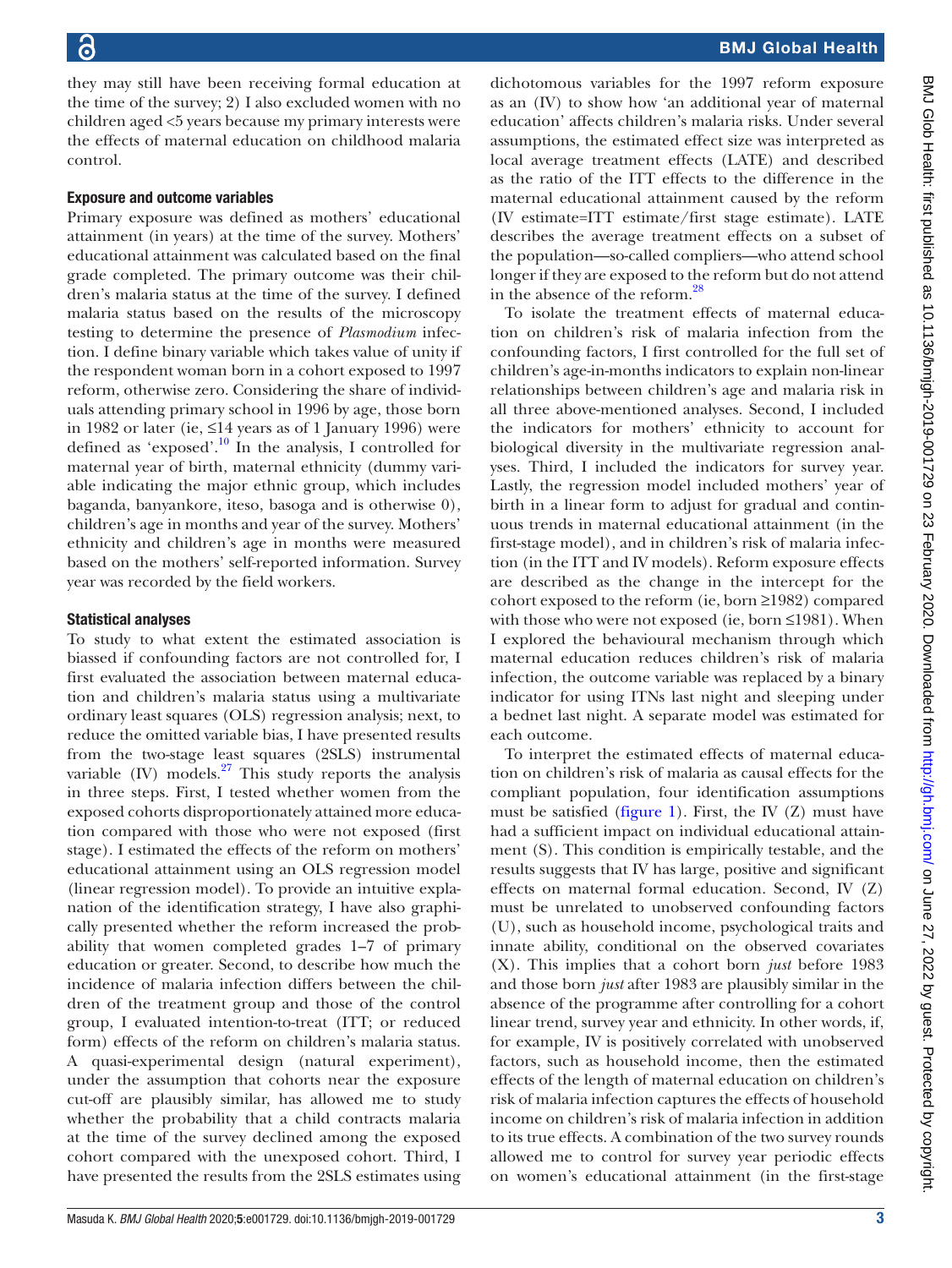

<span id="page-3-0"></span>Figure 1 Causal diagram. This diagram explains the identification assumptions under the two-stage least squares method. I assume that, conditional on X, Z is a valid instrument if 1) Z is strongly correlated with S (relevance), 2) Z is not associated with U and 3) Z affects Y only through its effects on S (exclusion restriction). Under an additional assumption, 4) Z changes S only in one direction (monotonicity), the estimated treatment effects are interpreted as local average treatment effects.

model) and children's risk of malaria infection (in the ITT and IV models). The model implicitly controls for maternal age effects by including the full set of the survey indicators and linear birth cohort trend.

To test the robustness of the results to the presence of non-linear cohort trends in maternal education and children's risk of malaria, I also included quadratic terms for maternal year of birth as control variables, allowed the slope of the trend to differ between exposed and unexposed cohorts, and limited the window of the observation to the narrower set of birth cohort. Overall, the main results of the current study are not sensitive to the selection of the model specification or sample. To test the robustness of the results using a different identification strategy, I also exploited the across-district variation in the primary school completion rates among the unexposed women to estimate the treatment effects using the difference-in-differences method. The idea behind this strategy is that the reform should have had larger impacts in the district where more women failed to complete 7years of primary education in the absence of the reform than in the district where most women completed it in the absence of the reform.<sup>9</sup>

Third, to obtain a consistent estimate of the causal effects of maternal education on children's risk of malaria infection, I assumed that the IV (Z) affects the primary outcome (Y) only through its effects on maternal year of education (S). This so-called exclusion restriction is plausible because the timing and content of the reform were exogenously designed and implemented by the supply side (ie, government), and it should not have resulted in cohort-specific effects other than expanding primary school access. Relatedly, a key condition for my identification strategy was that no other interventions or reform would have affected the children's risk of malaria infection among mothers who were exposed to the 1997 reform. This is because, in the presence of such

a reform, the coefficient of our IV (exposure indicator) in the first stage and ITT analysis may capture the effects of the 1997 education reform and the other reform simultaneously, and possibly overestimate the true effect size of the 1997 education reform's effects on children's malaria risks, and consequently the effects of the length of maternal education on children's malaria risks. To test if children's risk of malaria infection changed even in the absence of the 1997 education reform, a placebo test was conducted—I assessed the effects of reform exposure on the children of mothers with no education who were unlikely to be affected by the reform. Fourth, to interpret the estimated treatment effects as LATE for complier, monotonicity assumption must be maintained. Namely, it must be maintained that the reform either increased (complier) or had no effects (nevertaker or always taker) on women's educational attainment, and no one in the exposed cohort reduced the length of schooling because of exposure to the reform (ie, defier). $^{28}$  $^{28}$  $^{28}$  The presence of a defier is theoretically possible; however, it is practically very unlikely given that the reform vastly reduced the price of receiving primary education. To evaluate the cost-effectiveness of the primary schooling to prevent children's malaria infection, I calculated the cost of providing an extra year of primary education in Uganda to estimate the cost per malaria incidence averted and per disability-adjusted life-year (DALY) averted.

The empirical approach of the current study is theoretically equivalent to a fuzzy regression discontinuity design.<sup>29</sup> To understand the relationship between length of maternal education and children's malaria risk, the basic regression model is described as follows:

$$
Y_{it} = \beta_0 + \beta_1 S_{it} + \acute{x}_{it}\gamma + \epsilon_{it} \tag{1}
$$

Where  $Y_{it}$  indicates the child's malaria status of mother *i* born in year *t*, *S* is the length of maternal education, and *x'* is the vector of the individual characteristics of the mother. The parameter of our interest is  $\beta_1$ , which shows the marginal effects of maternal education on a child's risk of malaria infection. Estimating equation (1) using OLS would produce a consistent estimate of  $\beta_1$  if length of maternal education is randomly assigned to each woman.

In reality, however, length of maternal education is endogenously determined, and OLS estimates tend to be biassed. This is because, for example, women from wealthy households tend to attain longer years of schooling, and the higher level of the household's wealth may directly improve the child's risk of malaria infection. It is also possible that women born in an urban community may attend school longer years, and children's risk of malaria is also lower in such communities possibly due to improved hygiene and lower density of mosquitos. In these cases, estimated  $\beta_1$  by OLS will be overestimated.

In order to overcome such omitted variable bias, I used the exogenous variation in the maternal education created by an across-cohort variation in the exposure to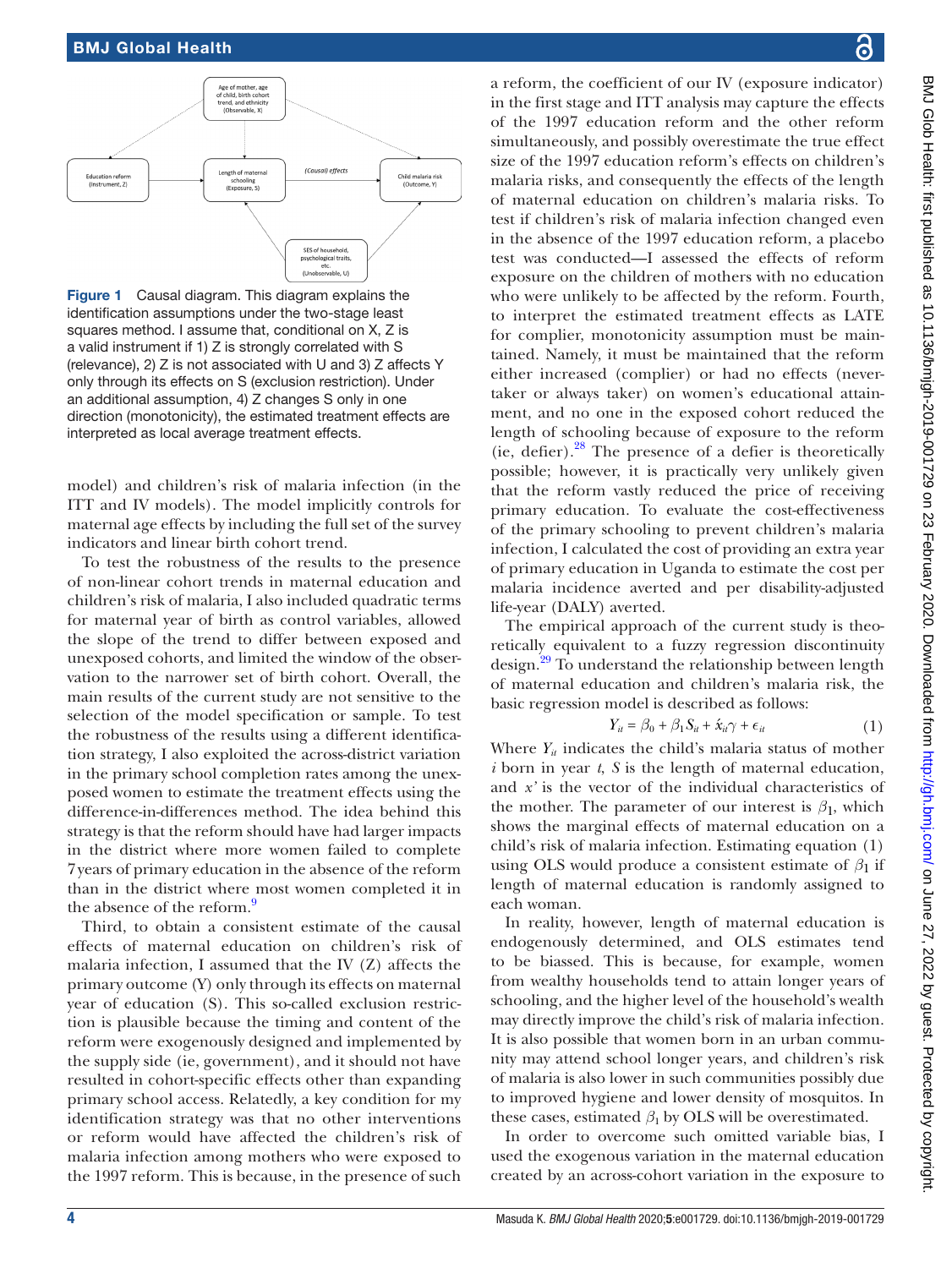the 1997 education reform in Uganda in line with the fuzzy regression discontinuity design.

The first stage model is as follows:

$$
\widehat{S}_{it} = \pi_0 + \pi_1 \text{Treat}_t + f\left(\text{year of birth} - 1982\right) + \eta_{it} \tag{2}
$$

Where Treat, is a binary variable that takes the value of unity if the respondent woman was born in 1982 or later (ie,  $\leq$ 14 years as of 1 January 1996).

I used equation (2) to obtain the predicted value of  $S_{it}$ , and I used this predicted value in the following second stage model:

$$
Y_{it} = \delta_0 + \delta_1 \hat{S}_{it} + g \left( \text{year of birth} - 1982 \right) + v_{it} \tag{3}
$$

Given that the order of polynomial and the bandwidth are equivalent in (2) and (3), the system of the equation is numerically equivalent to the 2SLS. Before data analysis, the order of the polynomial is determined as first order (linear function) by following De Neve *et al*. [30](#page-10-9) In other words, we estimated the discontinuity in the outcome after controlling for age trends. In addition, in the exploratory analysis, the robustness of the results were tested with different forms of polynomials and bandwidth. Our identification assumption is that the characteristics of the women on either side of the cut-off are plausibly similar (or continuous) after controlling for the linear trend by polynomial function. [Online supplementary figure](https://dx.doi.org/10.1136/bmjgh-2019-001729) [S2](https://dx.doi.org/10.1136/bmjgh-2019-001729) tests the validity of this assumption by showing the change in the exogenous characteristics of the mother by birth cohort. The results suggest that the characteristics of the mothers, for example, length of maternal education of the mother of a child, show no sign of a discontinuous jump around the cut-off, supporting the validity of the continuity assumption.

#### Patient and public involvement

This research was done without patient involvement. Patients were not invited to comment on the study design and were not consulted to develop patient relevant outcomes or interpret the results. Patients were not invited to contribute to the writing or editing of this document for readability or accuracy.

#### **RESULTS**

Malaria biomarkers for children aged 0–59 months were available for 5316 children [\(figure](#page-4-0) 2 and [table](#page-5-0) 1). The unadjusted association between the length of maternal formal education and child malaria infection were almost monotonically negative [\(figure](#page-5-1) 3).

This negative association between maternal education and the children's risk of malaria infection remained strong even in the estimates using a naïve multivariate linear regression model [\(online appendix](https://dx.doi.org/10.1136/bmjgh-2019-001729), p. 9). This suggests that an extra year of maternal formal education is associated with a 2.1 percentage point (SE=0.2) decrease in the probability that her child will contract malaria at the time of the survey. This significant association, however, may be not causal because of the possible association between observed maternal education (S)



BMJ Global Health

<span id="page-4-0"></span>Figure 2 Study participant flow through the Uganda Malaria Indicator Surveys (UMIS) in 2009 and 2014.

and unobserved confounding factors (U). Therefore, I exploited the exogenous variation in the length of maternal education as if it was randomly caused by the 1997 reform to obtain a 2SLS estimate of its causal effects on children's risk of malaria infection.

#### First stage: the effects of the reform exposure on the mother's educational attainment

The first-stage model shows that the reform increased maternal educational attainment by 0.65 years on average  $(SE=0.20; p<0.0001; table 2)$  $(SE=0.20; p<0.0001; table 2)$  $(SE=0.20; p<0.0001; table 2)$ . [Figure](#page-6-1) 4 depicts that share of mothers completing each grade of primary education grew slowly until the birth cohort born in 1981. This share disproportionately increased among the ≥1982 cohort. By contrast, I did not find the increase in the probability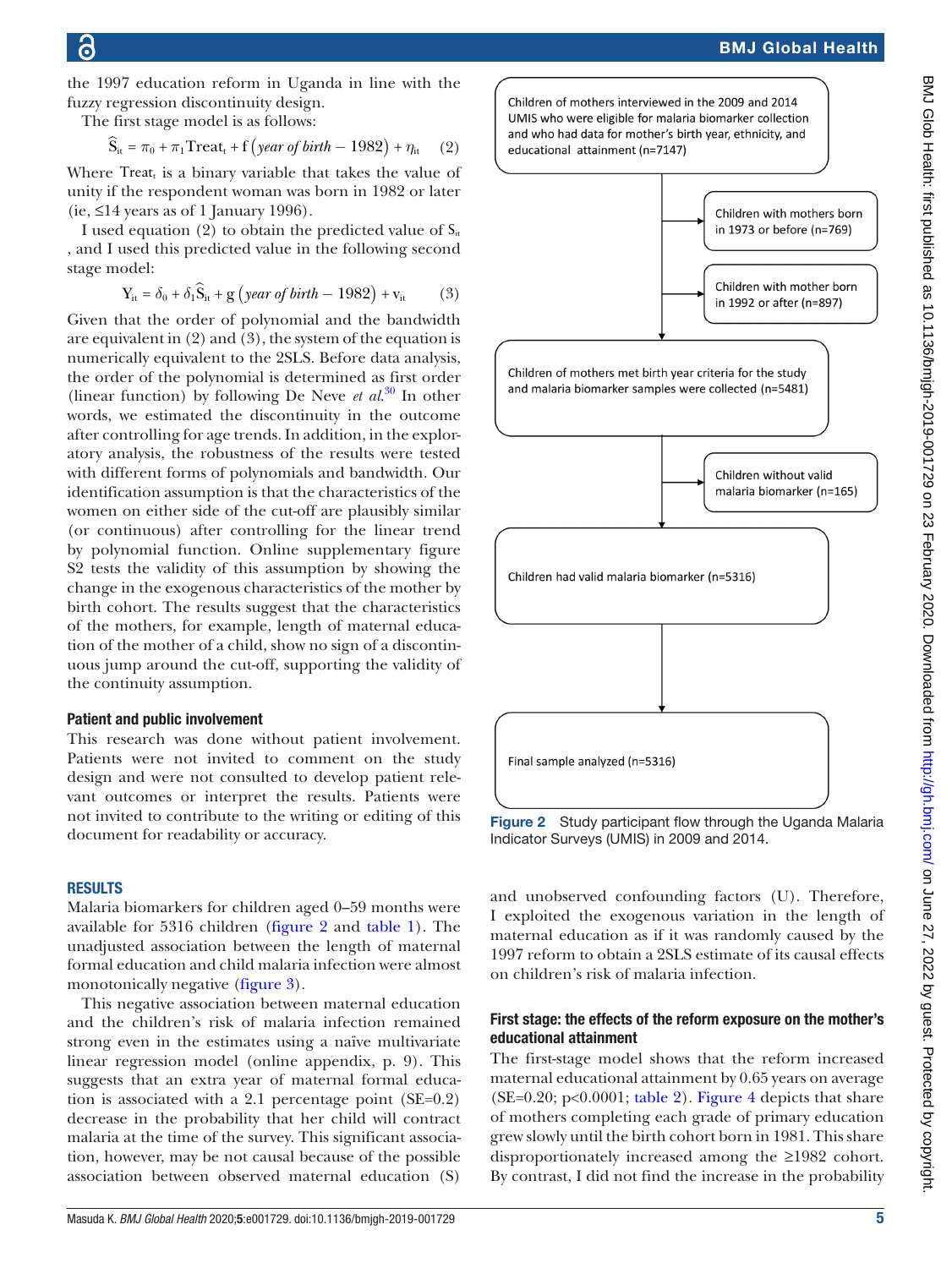<span id="page-5-0"></span>

| Table 1<br>Participants' characteristics      |                    |                    |  |  |  |
|-----------------------------------------------|--------------------|--------------------|--|--|--|
|                                               | <b>UMIS (2009)</b> | <b>UMIS (2014)</b> |  |  |  |
|                                               | (n=2501)           | (n=2815)           |  |  |  |
| Child malaria positive                        | 1002 (40.1%)       | 528 (18.8%)        |  |  |  |
| Children's age (months)                       | 27.5 (16.9)        | 30.1 (17.0)        |  |  |  |
| Mothers' age (years)                          | 26.2(4.6)          | 29.8(4.8)          |  |  |  |
| Mothers' year of schooling                    | 4.8 (3.6)          | 4.8(4.1)           |  |  |  |
| Has at least 7 years of<br>schooling          | 759 (30.3%)        | 891 (31.7%)        |  |  |  |
| Child contracts moderate<br>anaemia           | 1064 (42.6%)       | 799 (28.4%)        |  |  |  |
| Owned mosquito net last<br>night              | 1689 (67.5%)       | 2725 (96.8%)       |  |  |  |
| All children aged <5 years<br>slept under net | 922 (37.0%)        | 2076 (74.0%)       |  |  |  |

Mothers were aged ≥18 years at the time of the survey, born between 1974 and 1991, and whose children had valid results for microscopy malaria testing. Data shown as n (%) or mean (SD). UMIS, Uganda Malaria Indicator Surveys.

that women completed the eighth grade (first grade of secondary education) or more among the ≥1982 cohort.

Likewise, the upper panel of [figure](#page-7-0) 5 demonstrates the effects of the reform exposure to maternal educational attainment in the UMIS with the normalised age of the women in 1997 presented along the horizontal axis. The vertical line indicates the 1982 cohort that I consider to be the treatment group. The women on the left-hand side of the vertical axis are considered to be the control group, whereas those on the right-hand side are considered the treatment group. The increase in the length of maternal education and the probability of completing 7 years of primary education for the 1982 cohort is evident, and I use this discontinuity as a natural experiment to see whether children's malaria risk falls at this same timing in the fuzzy regression discontinuity design approach.



<span id="page-5-1"></span>Figure 3 Probability that children contracted malaria at the time of the survey by maternal education. The sample includes children aged 0–59 months at the time of the survey and their mothers born between 1974 and 1991, and who had valid results for microscopy malaria testing.

#### The effects of the reform exposure on the child's malaria and anaemia status

The lower panel of [figure](#page-7-0) 5 presents the change in the children's risk of malaria infection and anaemia by birth cohort of the mothers. I consistently found a discontinuous decline in the probability that a child would contract malaria and anaemia at the same time when maternal education increased substantially.

The second row of [table](#page-6-0) 2 shows the ITT effects of the reform on children's risk of malaria infection. The reform reduced the probability that children of exposed mothers will contract malaria at the time of the survey by 7.5 percentage points, on average (p=0.057).

# Second stage: the effects of the length of the maternal education on the child's malaria and anaemia status

To uncover whether the length of maternal education causally reduces the child's risk of malaria infection, I have presented the results from the 2SLS-IV model. In the 2SLS model (row 3 of [table](#page-6-0) 2), the probability that a child contracts malaria decreased by 4.8 percentage points as mothers attained one extra year of education on average (p=0.042). Compared with the probability that children of mothers born in 1980 contract malaria (35.3%), this effect size is as large as a 21% reduction per additional year of maternal schooling.

I conducted multiple sensitivity analyses for the 2SLS estimates [\(table](#page-7-1) 3) and detailed discussions are presented in the [online supplementary appendix.](https://dx.doi.org/10.1136/bmjgh-2019-001729) Overall, the results were robust to different observation windows, and functional form of the birth cohort trend in exposure and outcome. The difference-in-differences estimates were qualitatively similar, although different IV theoretically provides different LATE because compliers are different. The placebo test indicates that the reform had negligible effects on the women with no schooling who were unlikely to be exposed to the reform.

Coefficient and SEs are multiplied by 100 and reported on a percentage point scale. Models 1–6 were estimated by IV-2SLS method, in which binary indicator for being born 1982 or later was used as an excluded IV for maternal years of schooling. Model 7 was estimated by IV-2SLS method, in which binary indicator for being born 1979 or later was used as an excluded IV for maternal years of schooling. Model 8 is estimated by OLS method. The entire model controls for a full set of children's age-inmonths indicators, linear term of maternal year of birth, indicator for survey year, indicator for survey month, indicator for child sex, indicator for ethnic groups and maternal age (\*p<0.05, \*\*p<0.01, \*\*\*p<0.001). No weights were used.

UNESCO estimated the cost per primary student per year as US\$34.2 in Uganda between 2010 and 2013, on average.<sup>31</sup> Since an additional year of maternal education reduced the probability that her child contracts malaria at the time of the survey by 7.5 percentage points, the cost per malaria infection among children aged <5 years averted amounts to US\$456. Referring to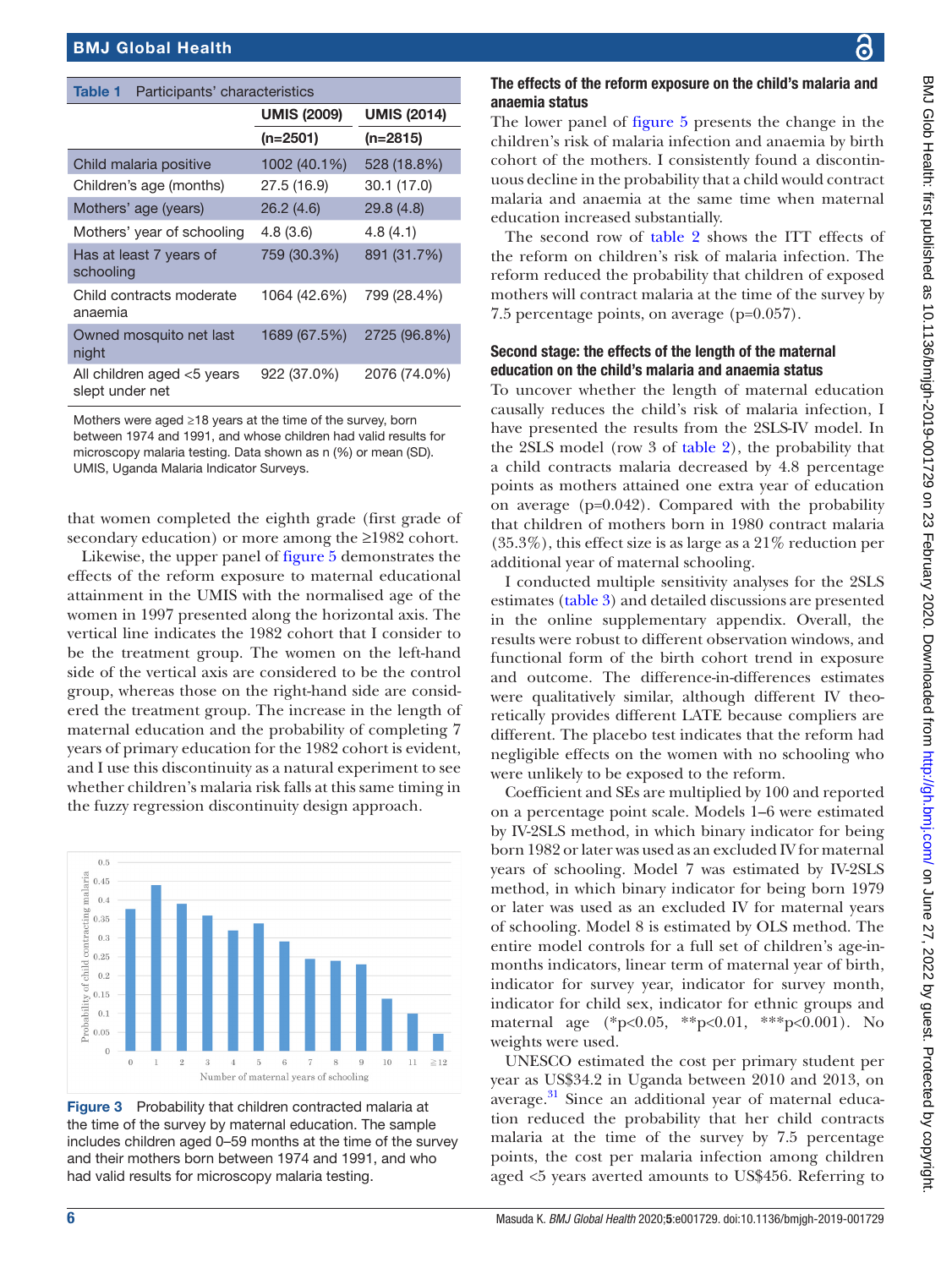<span id="page-6-0"></span>

| <b>Regression results</b><br>Table 2                                                                                       |                    |                                                               |                             |  |  |
|----------------------------------------------------------------------------------------------------------------------------|--------------------|---------------------------------------------------------------|-----------------------------|--|--|
|                                                                                                                            | <b>Exposure</b>    | <b>Outcome</b>                                                | <b>Effect estimate (SE)</b> |  |  |
| Schooling (n=5316; 4.4 years of education pre-reform)                                                                      |                    |                                                               |                             |  |  |
| Model 1: first stage                                                                                                       | Reform indicator   | Years of schooling                                            | $0.65***(0.20)$             |  |  |
| Malaria (n=5316; 34.9% malaria positive pre-reform)                                                                        |                    |                                                               |                             |  |  |
| Model 2: intention-to-treat                                                                                                | Reform indicator   | Malaria positive                                              | $-4.8**$ (2.4)              |  |  |
| Model 3: 2SLS (IV)                                                                                                         | Years of schooling | Malaria positive                                              | $-7.5$ * (3.9)              |  |  |
| Anaemia (n=5316; 41.2% moderate or serious anaemia prereform)                                                              |                    |                                                               |                             |  |  |
| Model 2: intention-to-treat                                                                                                | Reform indicator   | Anaemia                                                       | $-5.4**$ (2.5)              |  |  |
| Model 3: 2SLS (IV)                                                                                                         | Years of schooling | Anaemia                                                       | $-8.2^*(4.3)$               |  |  |
| Vector control (n=5316; 77.5% owns net pre-reform; n=4558; 47.9% all children aged <5 years slept<br>under net pre-reform) |                    |                                                               |                             |  |  |
| Model 3: 2SLS (IV)                                                                                                         | Years of schooling | Own mosquito net                                              | $-0.5(2.9)$                 |  |  |
| Model 4: 2SLS (IV)                                                                                                         | Years of schooling | All children aged <5 years slept<br>under a bednet last night | $10.1**$ (4.8)              |  |  |

For malaria, anaemia and vector control outcome, regression coefficient and SEs were multiplied by 100 and reported on a percentage point scale. Per cent malaria positive refer to the prevalence among children of mothers in the 1980 cohort. Model 1 was estimated by OLS method; model 2 by OLS linear probability method; model 3 by IV-2SLS method, in which binary indicator for being born 1982 or later was used as an excluded IV for maternal years of schooling and model 4 by IV-2SLS with sample owns mosquito net. All model controls for full set of children's age-in-months indicators, a linear term of maternal year of birth, indicator for survey year, indicator for survey month, indicator for child sex, indicator for ethnic groups and age of the mother. No weights were used. Kleibergen-Paap Wald rk F statistic in the first stage models were 10.4.

\*p<0.10, \*\*p<0.05,\*\*\*p<0.01.

IV, instrumental variable; OLS, ordinary least square; 2SLS, two-stage least square.

the WHO standard, the intervention costs less than the GDP per capita per DALY averted are considered a very cost-effective intervention. Given the calculation shown in the [online supplementary appendix,](https://dx.doi.org/10.1136/bmjgh-2019-001729) a malaria infection in children aged 5years in Uganda led to 0.5 DALY lost. Given the total fertility rate of 5.6 in Uganda, $32$ the resulting cost-effective ratio per DALY averted of maternal primary schooling is US\$162.9. According to the World Bank, GDP per capita in Uganda in 2017 was US\$604, $32$  suggesting that promoting primary education is a very cost-effective intervention to prevent child malaria morbidity. Compared with existing interventions, primary schooling for mothers is more expensive than



<span id="page-6-1"></span>Figure 4 Maternal educational attainment by birth cohort. Shows the probability that a mother completed certain grade of education by the time of the survey.

is chemoprophylaxis; long-lasting ITNs; intermittent preventive-treatment in infants and antimalarial drugs, including parenteral artenusate, dihydroartemisinin piperaquine and artemether lumefantrine; however, it is comparable to IRS and RTS,  $S/AS01$  vaccine.<sup>33–36</sup>

#### Mechanism

A natural next question is how maternal education reduced children's risk of malaria. In the 2SLS model, the probability that a child used a mosquito net in the night before the interview increased by 10.1 percentage point as the length of the mother's education rose 1year. Mosquito net ownership, however, was not associated with maternal education. [Figure](#page-7-2) 6 assesses the effects of maternal education on various mechanism outcomes, showing that knowledge improvement is likely to help mothers place a better investment in the health of their children as well.

#### Generalisability: replication in Malawi

To test the external validity, I used the 1994 free primary education reform in Malawi for replication, and the results are qualitatively similar (row 7 in [table](#page-7-1) 3 and [online supplementary appendix table S4](https://dx.doi.org/10.1136/bmjgh-2019-001729)). Malawi is another country where the malaria endemic is most severe. The malaria incidence rate was 188.8 per 1000 people in 2015.[37](#page-10-13) *P. falciparum* is the predominant *Plasmodium* species found in Malawi.<sup>38-40</sup>

The data used in this replication came from the 2012, 2014 and 2017 Malawi Malaria Indicator Surveys (MMIS), which were nationally representative, repeated,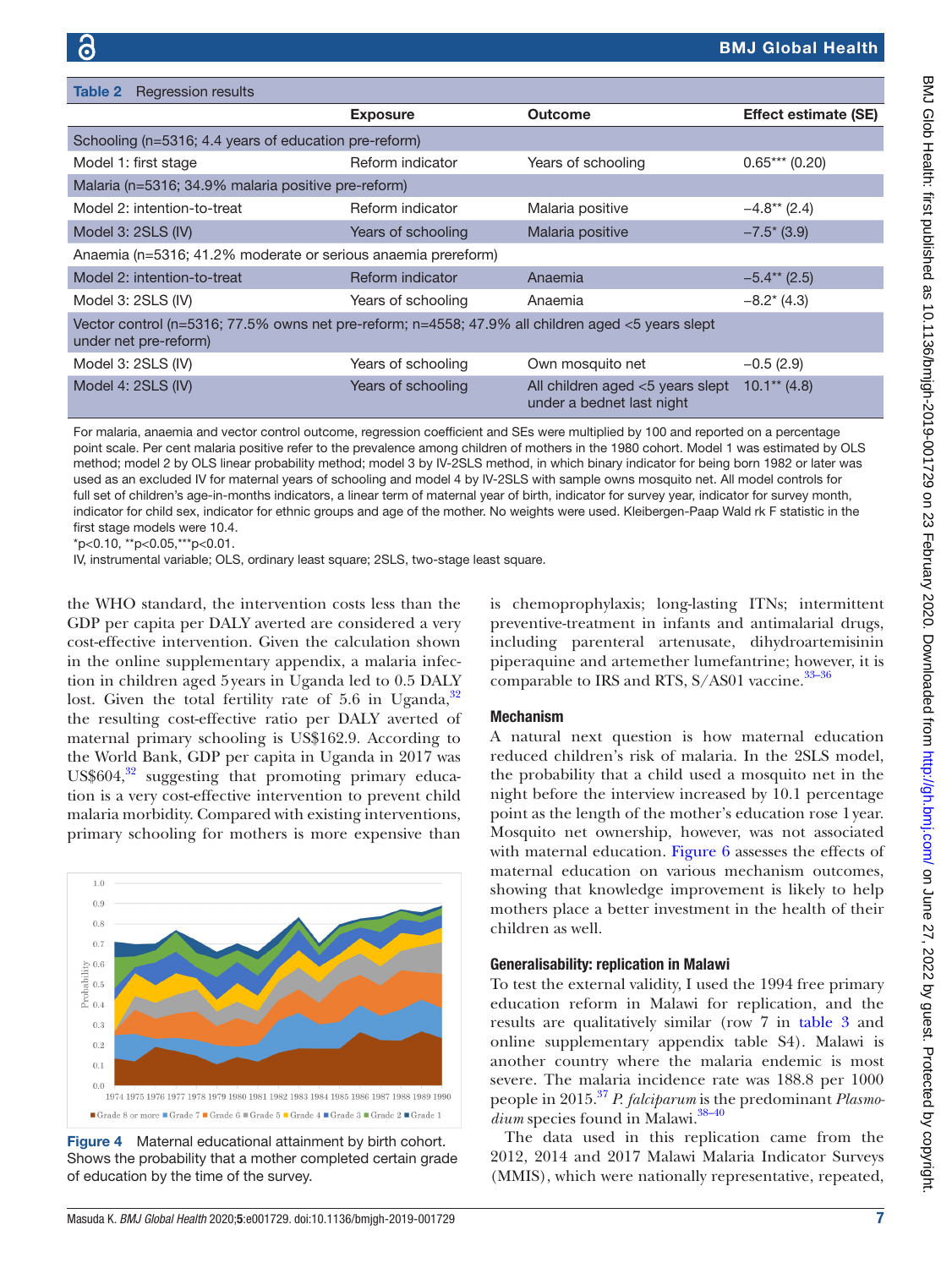



<span id="page-7-0"></span>Figure 5 Changes in maternal education and child malaria by maternal birth cohort in Uganda.

cross-sectional, household surveys that included malaria biomarker collections for children younger than 5years of age.<sup>12–14</sup> In the 2012, 2014 and 2017 surveys, 3404,



<span id="page-7-2"></span>Figure 6 The effects of maternal schooling on the mechanism outcome. HH, household; IRS, indoor residual spraying.

3405 and 3729 households were interviewed, respectively. The response rates were 98%, 99% and 99.8%, respectively[.38–40](#page-10-14) All girls/women aged 15–59 years were eligible for individual interviews. In addition, I obtained data from the MMIS concerning testing for malaria in children aged 0–59 months using a finger-prick blood collection method. All children aged 0–59 months in the households selected for MMIS were eligible for biomarker collection, and 97% for 2012 and 2014 MMIS, and 99% for 2017 MMIS of eligible children were tested for malaria with microscopy in both years. $38-40$  Key information on birth year, age and mothers' educational attainment were available for 99% of the respondents.

I excluded children of mothers born in 1970 or earlier and those born in 1989 or later because those women were likely to be exposed to other education reform programmes. Children of mothers who were aged <18 years were also excluded because they may still have been

<span id="page-7-1"></span>

| Robustness check<br>Table 3                  |                    |                  |                             |
|----------------------------------------------|--------------------|------------------|-----------------------------|
|                                              | <b>Exposure</b>    | <b>Outcome</b>   | <b>Effect estimate (SE)</b> |
| Model 1: 2SLS, slope change in year of birth | Years of schooling | Malaria positive | $-6.3**$ (2.6)              |
| Model 2: 2SLS, quadratic in year of birth    | Years of schooling | Malaria positive | $-6.3**$ (2.9)              |
| Model 3: 2SLS, quadratic in maternal age     | Years of schooling | Malaria positive | $-6.4*(3.9)$                |
| Model 4: 2SLS, control birth order           | Years of schooling | Malaria positive | $-9.3^{\ast}$ (5.4)         |
| Model 5: 2SLS, narrow window                 | Years of schooling | Malaria positive | $-8.2^*(4.8)$               |
| Model 6: 2SLS, exclude 1982 cohort           | Years of schooling | Malaria positive | $-7.4***$ (3.4)             |
| Model 7: 2SLS, Malawi                        | Years of schooling | Malaria positive | $-7.1***$ (2.6)             |
| Model 8: ITT, education=0                    | Reform exposure    | Malaria positive | $-0.7(5.0)$                 |

Coefficient and SEs are multiplied by 100 and reported on a percentage point scale. Models 1–6 were estimated by IV-2SLS method, in which binary indicator for being born 1982 or later was used as an excluded IV for maternal years of schooling. Model 7 was estimated by IV-2SLS method, in which binary indicator for being born 1979 or later was used as an excluded IV for maternal years of schooling. Model 8 is estimated by ordinary least square method. The entire model controls for a full set of children's age-in-months indicators, linear term of maternal year of birth, indicator for survey year, indicator for survey month, indicator for child sex, indicator for ethnic groups and maternal age. No weights were used.

\*P<0.05, \*\*p<0.01, \*\*\*p<0.001.

ITT, intention-to-treat ; IV, instrumental variable; 2SLS, two-stage least square.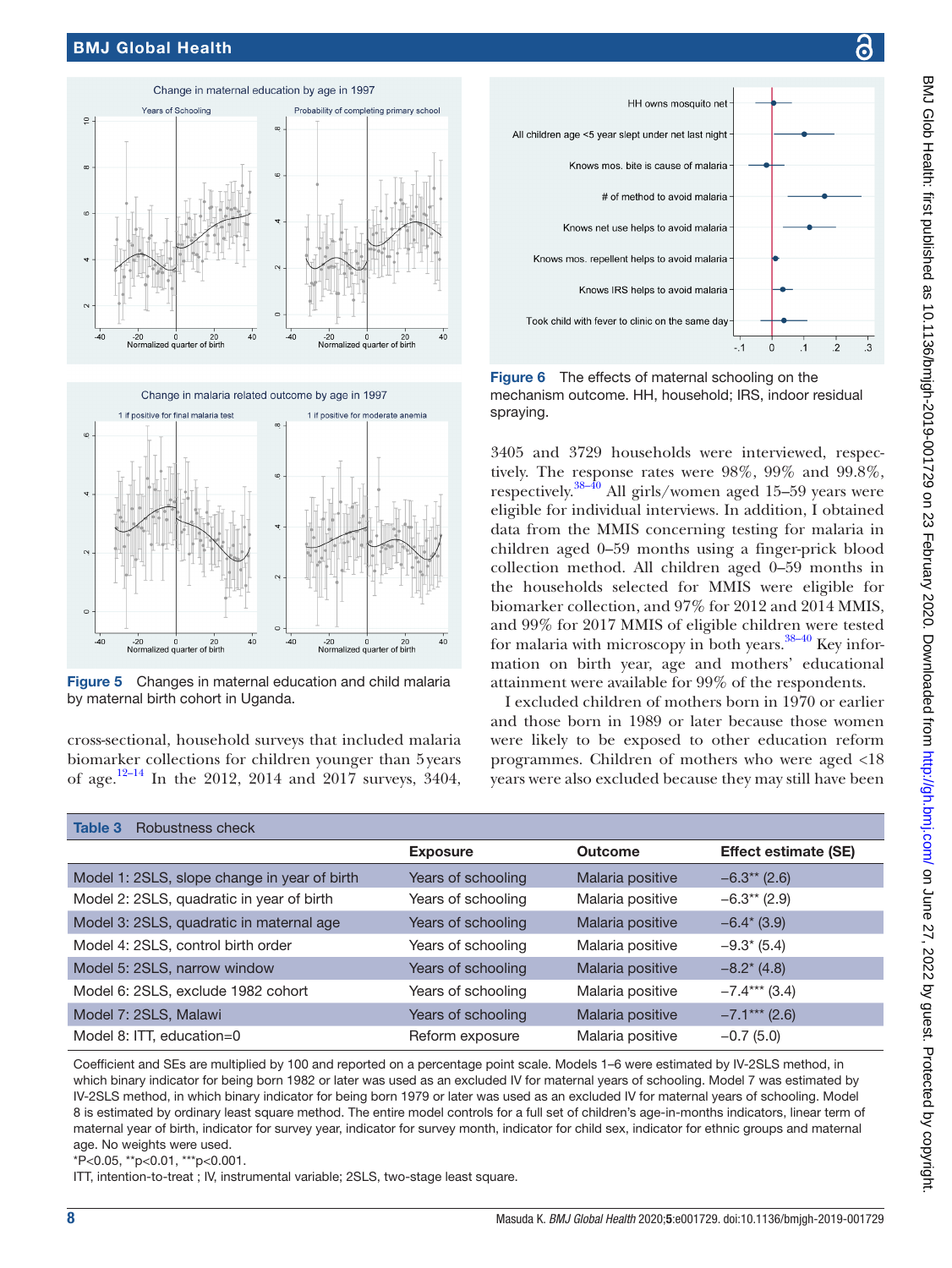receiving formal education at the time of the survey. I also excluded women with no children aged <5 years because my primary interests were the effects of maternal education on childhood malaria control.

Primary exposure was defined as mothers' educational attainment (in years) at the time of the survey. The primary outcome was their children's malaria status at the time of the survey. I defined a binary variable that takes the value of unity if the respondent woman born in a cohort was exposed to the 1994 reform, otherwise 0. Considering the share of individuals attending primary school in 1994 by age, those born in 1980 or later (ie, ≤13 years as of 1 January 1994) were defined as exposed. I excluded the 1979 pivotal cohort from the main analysis.[41](#page-10-15) I also tested the sensitivity of the results by including the 1979 cohort for a robustness check. In the analysis, I controlled for maternal year of birth, maternal ethnicity, children's age in months, sex and month and year of the survey. [Online supplementary appendix table S4](https://dx.doi.org/10.1136/bmjgh-2019-001729) presents the results of the detailed replication in Malawi.

#### **DISCUSSION**

The present study revealed that length of maternal education reduces the probability that children will contract malaria in Uganda. Length of maternal education was positively associated with better use of ITNs. The results suggest an empirical association between maternal schooling and the children's risk of malaria infection previously reported in the existing observational studies potentially underestimated the true causal effects. The current results are interpreted as causal because exposure to the reform is considered random, and the reform is likely to change child malaria risk only through its effects on maternal schooling.

Theoretically, average treatment effects estimated by the IV-2SLS method are interpreted as 'local' treatment effects for a subset of the population. First, I exploited exogenous variation in women's educational attainment caused by the reform at the level of primary education. Therefore, the estimate is local to the population who are induced to stay longer at primary education. It may be surprising that even a low level of education (ie, primary) had modest protective effects on childhood malaria control, and the effects of higher education may be even stronger. Second, the present estimates are local to the population—so-called compliers—who attained more schooling if the reform was implemented when they were 14 years of age, but not in the absence of the reform. [Online supplementary appendix table S5](https://dx.doi.org/10.1136/bmjgh-2019-001729) uses exogenous characteristics of the mothers to describe the relative characteristics of the compliers compared with the overall sample by following the study by Marbach and Hangartner.<sup>42</sup> The results show that the compliers are likely to live in Kampala (capital of Uganda) or an urban area and belong to a minority ethnic group. Third, the estimated effects are local to the context of malaria-endemic countries. Thus, the association

between maternal education and childhood malaria control may differ in countries with a lower prevalence of malaria in children. Fourth, the findings are local to the context, in which ITNs; IRS and malaria treatment, such as artemisinin-based combination therapy, are plausibly available. When the survey was conducted in 2014, 90% of households owned at least one ITN and 45% of pregnant women received at least two doses of IPT. $^{25\,26}$ Therefore, it may not be plausible to generalise the findings of the earlier cohorts who were raised before malaria control interventions had not rolled out sufficiently in Uganda. However, given that these malaria control methods are becoming practically available in malariaendemic countries, the results should inform present and future malaria control strategies. Having consistent evidence from Malawi supports the high generalisability of the current findings.

The 2SLS estimates outweigh the OLS estimates for distinct reasons other than the LATE interpretation. One possible explanation is that unobserved confounding factors that positively affect length of maternal schooling are also positively correlated with children's malaria risk, or vice versa. For example, a mother from an urban area may attain more education because the distance to the nearest primary school is short; simultaneously, her child may be more likely to contract malaria, potentially because the household has less access to ITNs.<sup>[25 26](#page-10-5)</sup> In this scenario, estimate from naïve OLS method is biassed towards 0.

The findings of the present study also present new evidence regarding the reform that removed the tuition fees for primary school that has commonly been implemented in sub-Saharan African countries including Uganda and Malawi. Although these free primary education reforms have often been anecdotally criticised as chaotic due to school congestion and as having little impact on student learning, the evidence shows that the reform had beneficial impacts on female education and malaria eradication among children over the long term.

The current study had several limitations. First, participation rates for a child malaria blood test were not perfect, although they were very high (97%). No discontinuity in participation rates were observed around the cut-off. Thus, the composition of mother whose child provided the malaria biomarker samples was comparable between the exposed and the unexposed cohort. Second, some children aged <5 years may contract malaria before their mother completes education. This is theoretically possible, but empirically very unlikely, because this study excluded women who were aged <18 years at the time of the survey, and few women attend primary schools after age 18 years. Third, as described in the 'Methods' section, some of the variables were measured based on the mothers' self-reported information; for this reason, theoretically, there is a potential for misclassifications, although this is empirically unlikely for several reasons. For example, one primary advantage of using 'year' of birth rather than 'year-month' of birth is that the type of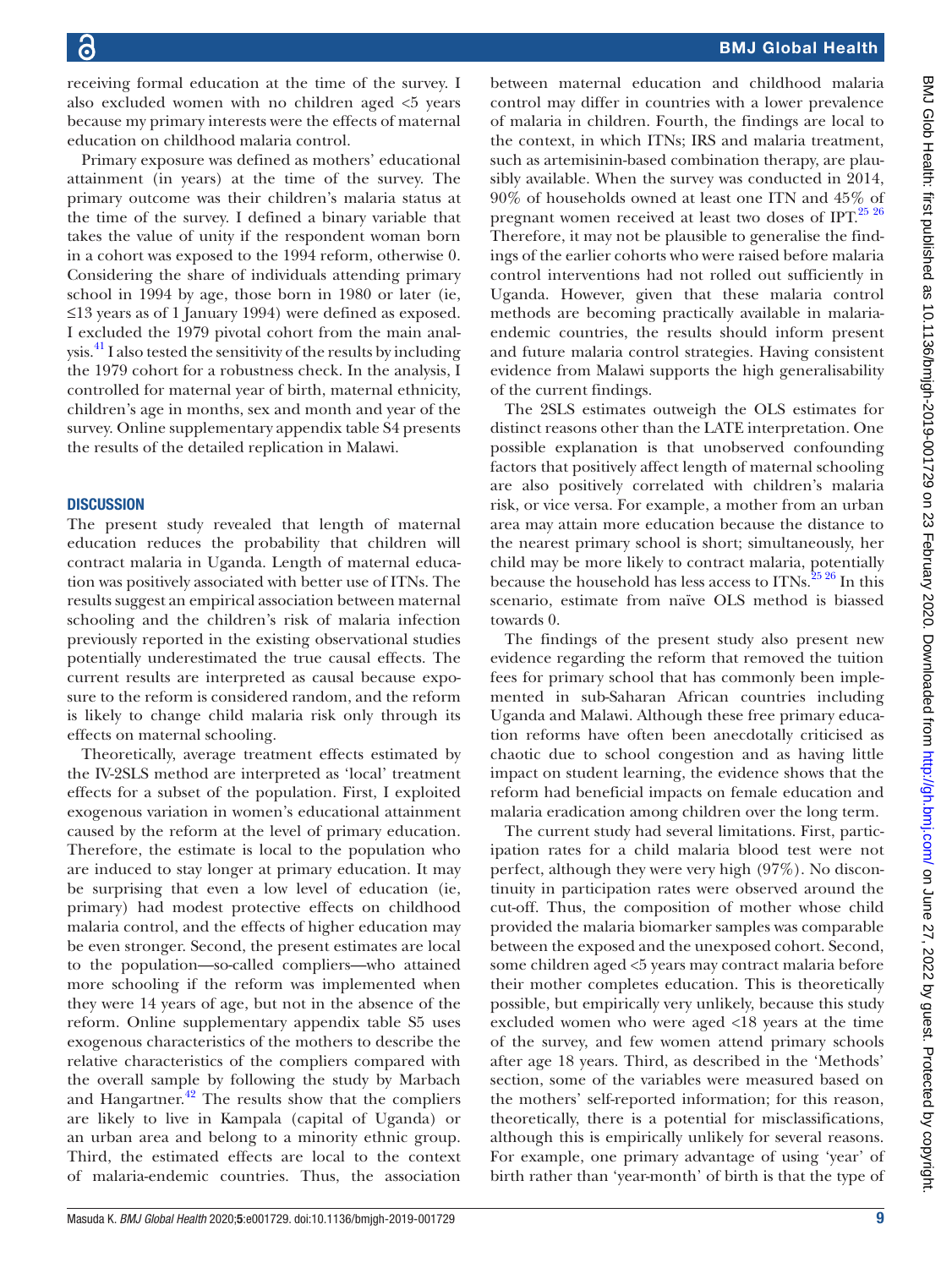information is less likely to be misclassified. Additionally, information on child age in months and ethnicity was unlikely to be misclassified because children's birthdays are recorded on child health cards, and ethnicity is objectively observable. Furthermore, if such a misclassification were to exist, it could be expected to occur randomly and be uncorrelated with the exposure to the reform; thus, the estimated effects of maternal length of education on children's malaria risk would not be biassed. Fourth, the reform may have reduced maternal mortality, and thus the composition of the observed sample may systematically differ between the exposed and the unexposed individuals. To test if this is the case, I compared the cohort size by birth cohort, and found no significant increase in the cohort size among the 1982 or later cohorts compared with 1981 or earlier cohorts [\(online](https://dx.doi.org/10.1136/bmjgh-2019-001729)  [supplementary figure S2](https://dx.doi.org/10.1136/bmjgh-2019-001729)). Thus, selective mortality of the mother is unlikely to bias my estimate. Fifth, the reform may reduce the child mortality. Thus, the composition of the observed sample of children may differ between the exposed cohort and the unexposed cohort. However, as reported in the existing study, the reform was shown to have no effects on the probability of infant mortality. Hence, selective child mortality is also unlikely to bias the estimates. Sixth, available data allowed me to observe children's probability of contracting malaria only up to 59 months of age. Although limited, this is a crucial period, when malaria often causes loss of life and neurocognitive impairment. $43$  Since the benefits of maternal education on malaria control are likely to be applicable to older children, and even to adults, the true cost-effectiveness of the intervention may be even greater than the current estimates. Seventh, although this is not a limitation, the reforms may have an impact on the prevalence of mothers without children. [Online supplemen](https://dx.doi.org/10.1136/bmjgh-2019-001729)[tary appendix table S6](https://dx.doi.org/10.1136/bmjgh-2019-001729), however, shows that the exposure to the 1997 reform was not significantly associated with the probability that a woman had no children at the time of the survey. Lastly, because of the survey dates and inclusion criteria, the children of the first exposed 1982 cohort were born when the mothers were aged 21–31 years at the time of the survey. This is the period during which many women are pregnant in Uganda. Although teenage pregnancies are less common than pregnancies among women in their  $20s$ ,  $25\frac{26}{10}$  future research should examine the effects of maternal education on malaria incidence in these younger mothers.

Promoting access to primary education for women had a substantial effect on childhood malaria control in Uganda. The cost-effectiveness ratio per DALY averted of the primary schooling intervention was high. Hence, reform to expand access to primary education for girls should be an effective means to improve malaria control, and it should be combined with other malaria vector control interventions since maternal education increased the appropriate use of bednets for young children.

BMJ Glob Health: first published as 10.1136/bmjgh-2019-001729 on 23 February 2020. Downloaded from http://gh.bmj.com/ on June 27, 2022 by guest. Protected by copyright BMJ Glob Health: first published as 10.1136/bmjgh-2019-001729 on 22. February 2020. Downloaded from <http://gh.bmj.com/> on June 27, 2022 by guest. Protected by copyright

Acknowledgements The author gratefully acknowledges the financial support from JSPS (grant number 19K13677) and Hitotsubashi University. And Yutaro Takayasu for providing excellent research assistance.

Contributors KM contributed to the conception, design of the work, data analysis and interpretation, drafting the article, critical revision of the article and final approval of the text.

The authors have not declared a specific grant for this research from any funding agency in the public, commercial or not-for-profit sectors.

Competing interests None declared.

Patient consent for publication Not required.

Ethics approval The present study was reviewed by the Hitotsubashi University Institutional Review Board and considered exempt from full ethics review because the analysis was based on a publicly available, anonymised dataset. Nonetheless, this study conformed to the principles embodied in the Declaration of Helsinki.

Provenance and peer review Not commissioned; externally peer reviewed.

Data availability statement Data may be obtained from a third party and are not publicly available.

Open access This is an open access article distributed in accordance with the Creative Commons Attribution Non Commercial (CC BY-NC 4.0) license, which permits others to distribute, remix, adapt, build upon this work non-commercially, and license their derivative works on different terms, provided the original work is properly cited, appropriate credit is given, any changes made indicated, and the use is non-commercial. See: [http://creativecommons.org/licenses/by-nc/4.0/.](http://creativecommons.org/licenses/by-nc/4.0/)

#### ORCID iD

Kazuya Masuda <http://orcid.org/0000-0003-3103-0424>

#### **REFERENCES**

- <span id="page-9-0"></span>1 Vos T, Allen C, Arora M, *et al*. Global, regional, and national incidence, prevalence, and years lived with disability for 310 diseases and injuries, 1990-2015: a systematic analysis for the global burden of disease study 2015. *[Lancet](http://dx.doi.org/10.1016/S0140-6736(16)31678-6)* 2016;388:1545–602.
- <span id="page-9-1"></span>2 Tusting LS, Willey B, Lucas H, *et al*. Socioeconomic development as an intervention against malaria: a systematic review and metaanalysis. *[Lancet](http://dx.doi.org/10.1016/S0140-6736(13)60851-X)* 2013;382:963–72.
- 3 Safeukui-Noubissi I, Ranque S, Poudiougou B, *et al*. Risk factors for severe malaria in Bamako, Mali: a matched case-control study. *[Microbes Infect](http://dx.doi.org/10.1016/j.micinf.2004.02.007)* 2004;6:572–8.
- <span id="page-9-2"></span>4 Clouston SAP, Yukich J, Anglewicz P. Social inequalities in malaria knowledge, prevention and prevalence among children under 5 years old and women aged 15–49 in Madagascar. *[Malar J](http://dx.doi.org/10.1186/s12936-015-1010-y)* 2015;14:499.
- 5 Rosenzweig M, Schultz T. The behavior of mothers as inputs to child health: the determinants of birth weight, gestation, and rate of fetal growth. In: *Economic aspects of health*. University of Chicago Press, 1982: 53–92.
- <span id="page-9-4"></span>6 Dike N, Onwujekwe O, Ojukwu J, *et al*. Influence of education and knowledge on perceptions and practices to control malaria in Southeast Nigeria. *[Soc Sci Med](http://dx.doi.org/10.1016/j.socscimed.2005.11.061)* 2006;63:103–6.
- 7 Ahmed SM, Haque R, Haque U, *et al*. Knowledge on the transmission, prevention and treatment of malaria among two endemic populations of Bangladesh and their health-seeking behaviour. *[Malar J](http://dx.doi.org/10.1186/1475-2875-8-173)* 2009;8:173.
- Tang S, Ji L, Hu T, et al. Public awareness of malaria in the middle stage of national malaria elimination programme. A cross-sectional survey in rural areas of malaria-endemic counties, China. *[Malar J](http://dx.doi.org/10.1186/s12936-016-1428-x)* 2016;15:373.
- <span id="page-9-3"></span>9 Masuda K, Yamauchi C. How does female education reduce adolescent pregnancy and improve child health? Evidence from Uganda's universal primary education for fully treated cohorts. *J Dev Stud* 2018:1–24.
- <span id="page-9-5"></span>10 Keats A. Women's schooling, fertility, and child health outcomes: evidence from Uganda's free primary education program. *[J Dev](http://dx.doi.org/10.1016/j.jdeveco.2018.07.002)  [Econ](http://dx.doi.org/10.1016/j.jdeveco.2018.07.002)* 2018;135:142–59.
- 11 Njama D, Dorsey G, Guwatudde D, *et al*. Urban malaria: primary caregivers' knowledge, attitudes, practices and predictors of malaria incidence in a cohort of Ugandan children. *[Trop Med Int Health](http://dx.doi.org/10.1046/j.1365-3156.2003.01060.x)* 2003;8:685–92.
- <span id="page-9-6"></span>12 Ouattara AF, Raso G, Edi CVA, *et al*. Malaria knowledge and longlasting insecticidal net use in rural communities of central Côte d'Ivoire. *[Malar J](http://dx.doi.org/10.1186/1475-2875-10-288)* 2011;10:288.